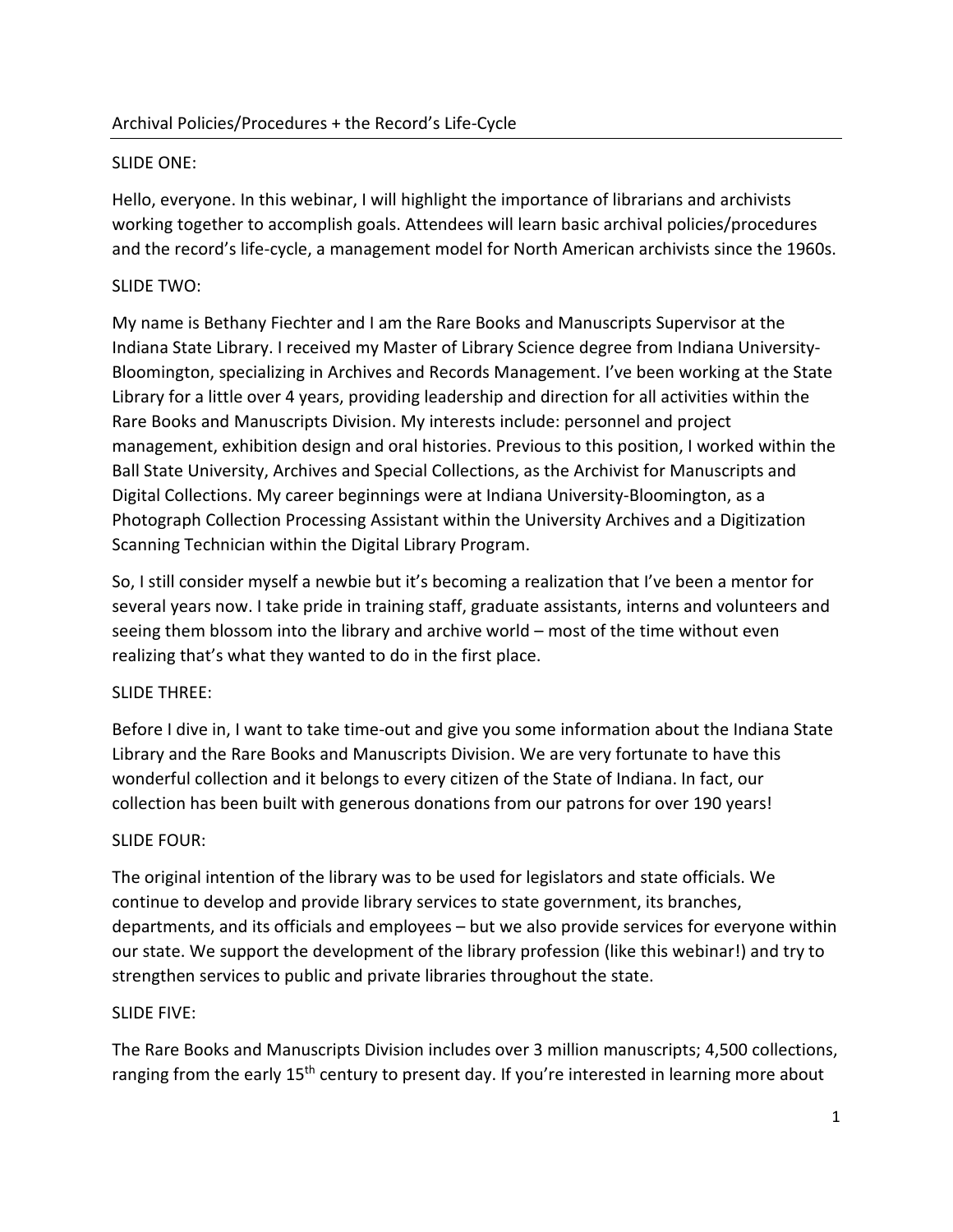Indiana's rich history, check out some of our favorites including the Oliver P. Morton collection (L113) of correspondence, speeches, and photographs regarding Indiana politics and the Civil War, ranging from 1855-1909; the original Treaty of St. Mary's (1815-1818); or the family papers and account ledgers from French fur trader and merchant, Hyacinth Lasselle (L127) ranging from 1713-1904.

We also have several non-Indiana related gems, including our cuneiform tablet collection dating from 2350-2000BC and a volume set of "The American Woods: Exhibited by Actual Specimens". Each volume includes at least 75 wood samples, mounted in an estimated 25 plates. We have an eclectic collection and I like to tell everyone we can find you anything – probably more than what you were originally researching.

#### SLIDE SIX:

To give you a little background, I decided the creation of this webinar was long overdue after reading Archives in Libraries: What Librarians and Archivists Need to Know to Work Together by Jeannette A. Bastian, Megan Sniffin-Marinoff and Donna Webber. It's like the authors read my mind! During the development of this book, I was in the midst of accepting my current position, with the understanding I was a University Archivist entering a Special Collection/Librarian world. I'll admit, it was a little daunting – and I found it incredibly difficult to communicate my thoughts, questions and concerns. I wish I had this wonderful book back then!

#### SLIDE SEVEN:

In 2013-2014, we were faced with a stressful task of relocating the Rare Books and Manuscripts Division in the library as part of future bicentennial plans. Within a matter of months, "changer" became my moniker during the good, bad and sometimes ugly conversations about workplace change. As the only formally trained archivist at the library, heading a special, archival collection, I quickly found it imperative that staff understand what archivists do and how they can work together to accomplish goals. I was definitely the outcast during this transition. I saw the puzzle pieces, knew how they needed to fit together, and tried my best to teach staff how to place the pieces together in a quick and efficient manner. At the end of the day, we solved the puzzle. And with that, I'll be guiding you with items that came up along our journey.

## SLIDE EIGHT:

I want to point out, Archives and Records Management and Special Collection Librarianship are add-on specializations to the existing MLS/MLIS program. Archival students are required to receive 18 additional credit hours on top of the 18 credit hours toward the MLS requirement; a total of 36 credit hours. If you haven't received the Specialization or have been certified by the Academy, you've probably been formally trained by an archivist or have asked many, many questions throughout your career at conferences, over lunch, or at institutional tours.

#### SLIDE NINE: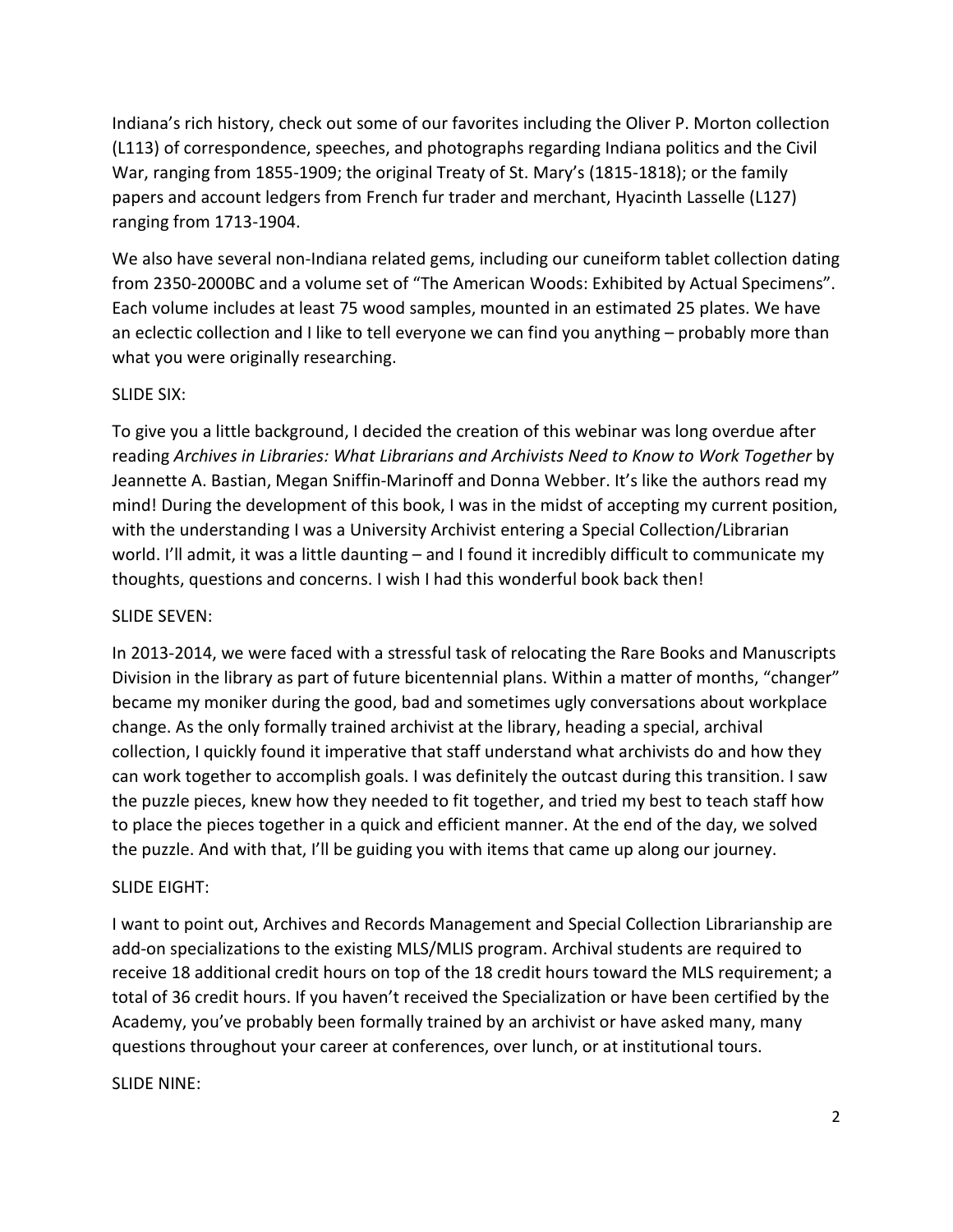I believe everyone can benefit from a better understanding of what an archives does and how it can fit in with an institution's overall mission. In the last few years at the State Library, the Rare Books and Manuscripts Division has been experiencing a renaissance with new staff and a larger budget for collection development and professional development, supplies and digitization.

I am a firm believer this attention is due to the understanding of how an archive can positively impact the institution, its patrons and staff. Archives are often seen as treasure troves or the gem of a collection. Beyond that, though, archives are important because they are *powerful*. They tell stories. Archivist's responsibility is to preserve and make accessible history and culture. A pioneer of the archival field, Mark Greene stated, "we make accessible for use the primary sources of history… Our collections are first, most important, chief, key, principal, major, crucial—all synonyms for primary… [We are] alive with possibilities—open to multiple interpretations and multiple uses" (The Power of Archives, Greene Address, 2008 Aug.).

#### SLIDE TEN:

During ACRL in March 2017, Carla Hayden, the 14<sup>th</sup> Librarian of Congress, spent over 15 minutes discussing the treasures of the Library of Congress, mainly archival documents curated by her staff. She described the experience of having access to these items as "pinch me moments" or "history coming alive." For almost a year, Hayden has made this part of her platform wherever she goes. It's part of her elevator speech and is catching on like wildfire throughout the country.

I'm not sure if you're aware or not, but David Ferriero, our 10<sup>th</sup> Archivist of the United States, is actually the first librarian to hold this coveted archivist position. During his tenure, Ferriero has committed to open government, transparency, and collaboration. What do all of these goals have in common? Preservation and Access. Once again, one of the main responsibilities of the archivist.

In 2012, Ferriero mentioned to *Harvard Gazette*, "one of the core challenges facing today's librarians, archivists and museum curators is the need for them to work across disciplines to deliver the integrated, seamless level of service that tech-savvy users are increasingly coming to expect." He later mentions "we are all in the same business: protecting, collecting and allowing the use of information."

So, now, more than ever, our professions are battling relevancy. Our collections are nothing without the staff behind them. It is absolutely necessary we converge and gain a deeper understanding of our professions and how their responsibilities fit in with the overall mission of the institution.

SLIDE ELEVEN: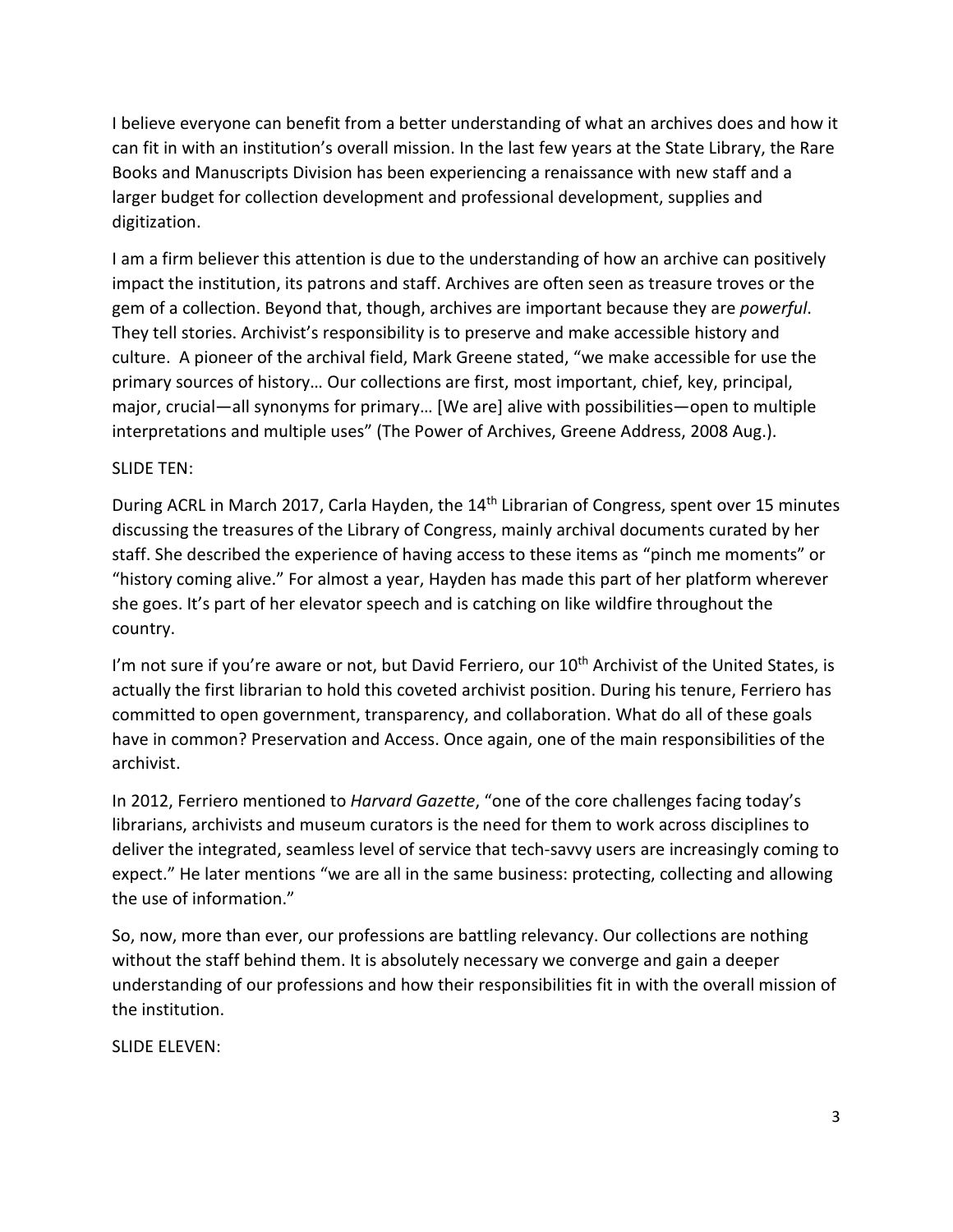Switching gears, did you know archives are relatively new in comparison to libraries? The Library of Congress is the largest library in the world and was formed by an act of Congress in 1800. In fact, the American Library Association (ALA) is the oldest and largest association in the world. It was founded on October 6, 1876 during the Centennial Exposition in Philadelphia.

Congress established the National Archives in 1934. The Society of American Archivists (SAA) was founded in 1936 and is North America's oldest and largest national professional association dedicated to the needs and interests of archives and archivists. The organization represents over 6,200 archivists employed by governments, universities, businesses, libraries, and historical organizations.

Significantly, to place the history of our professional organizations in perspective, the American Library Association existed 60 years prior to the Society of American Archivists. The Library of Congress was created 134 years before the National Archives.

# SLIDE TWELVE:

I'm going to begin by discussing basic archival policies and procedures, including the mission statement, collection development policy, deed of gift or donor form, and reading room procedures. I'll then jump into the record's life cycle, based on the management model for North American archivists since the 1960s. The life-cycle mentioned today will cover paperbased collections in a special collection environment, including acquisition, surveying, processing, arrangement and description, finding aid creation, online access, digitization, and possible disposition.

## SLIDE THIRTEEN:

[basic archival policies/procedures: one / mission statement]

Moving along, your institution probably has a mission statement or a statement guiding policies and procedures. Does it mention anything about your archive or special collection, perhaps the relation it has to the overall institution? Do the goals of the overall institution include the following?

- 1. We acquire, preserve and provide access to rare and unique resources
- 2. We identify, collect, and preserve materials that have enduring historical value
- 3. We make materials accessible and promote their use
- 4. Are there any regulations regarding use?

Please remember, policies are not permanent. They really are ever-changing, especially with a new administration, staff or even user-base. Revisit your mission statement and ask if it should include archival terminology such as, but not limited to: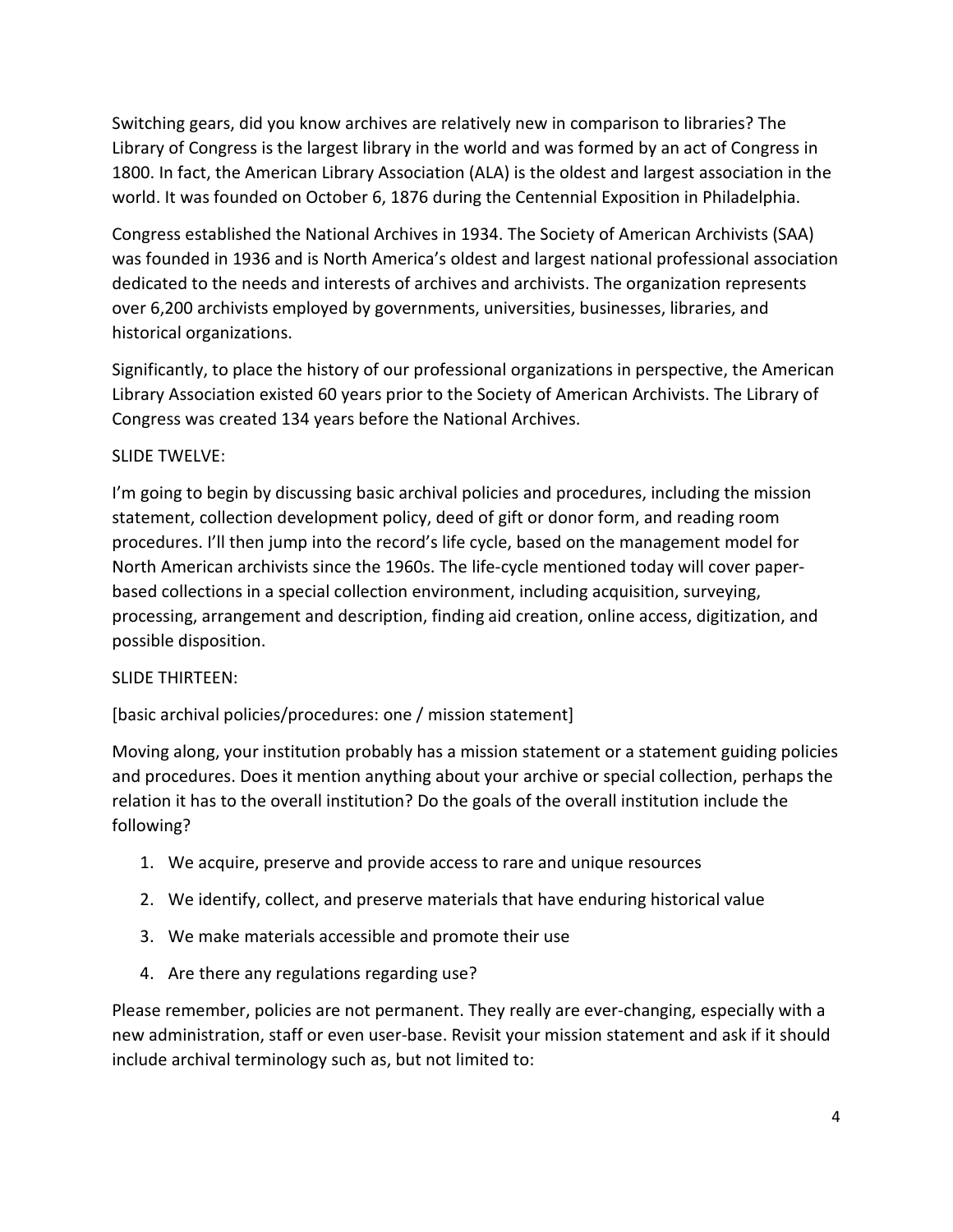- 1. Access: locating relevant information thru the use of indexes or finding aids; locating and retrieving information for use within legally established restrictions of privacy and confidentiality (due to donor restrictions, etc.)
- 2. Archives: a place that preserves historical materials; materials created or received by a person, family or organization; may also be called records
- 3. Collection: a group of materials with some unifying characteristic or single provenance (by person, organization, etc.)
- 4. Preservation: materials protection from deterioration, minimizing damage, loss of information

And since we're talking about archival terminology, you might pick up a copy of "A Glossary of Archival and Records Terminology" by Richard Pearce-Moses, part of the Archival Fundamental Series.

## SLIDE FOURTEEN:

[basic archival policies/procedures: two / collection development policy]

Moving on to collection development policies, there are three main areas I'd like to focus on. These items were taken from the Rare Books and Manuscripts "Collection Development Policy" a framework that will be added to the overall State Library's "Collection Development Policy" once it's revised.

- 1. Clientele Served by Collection
	- a. The policy of Rare Books and Manuscripts is to provide access and preserve materials for patrons, subject to the appropriate care and handling of the materials by the researcher. Patrons include legislators; state agency employees; independent researchers; faculty; students; and the general public. Individuals under the age of eighteen may use selected materials when accompanied by a parent or guardian.
- 2. Priorities/Limitations of the Collection
	- a. Rare Books and Manuscripts actively collects material related to Indiana's people, places and events. Collections reflecting aspects of Indiana life are most heavily sought. We will not collect material focusing on non-Hoosier events except those dealing primarily with a Hoosier's experience in lieu of the event. We will not accept material from a collection found in other repositories. Collections over ten cubic feet require approval of the Rare Books and Manuscripts Supervisor.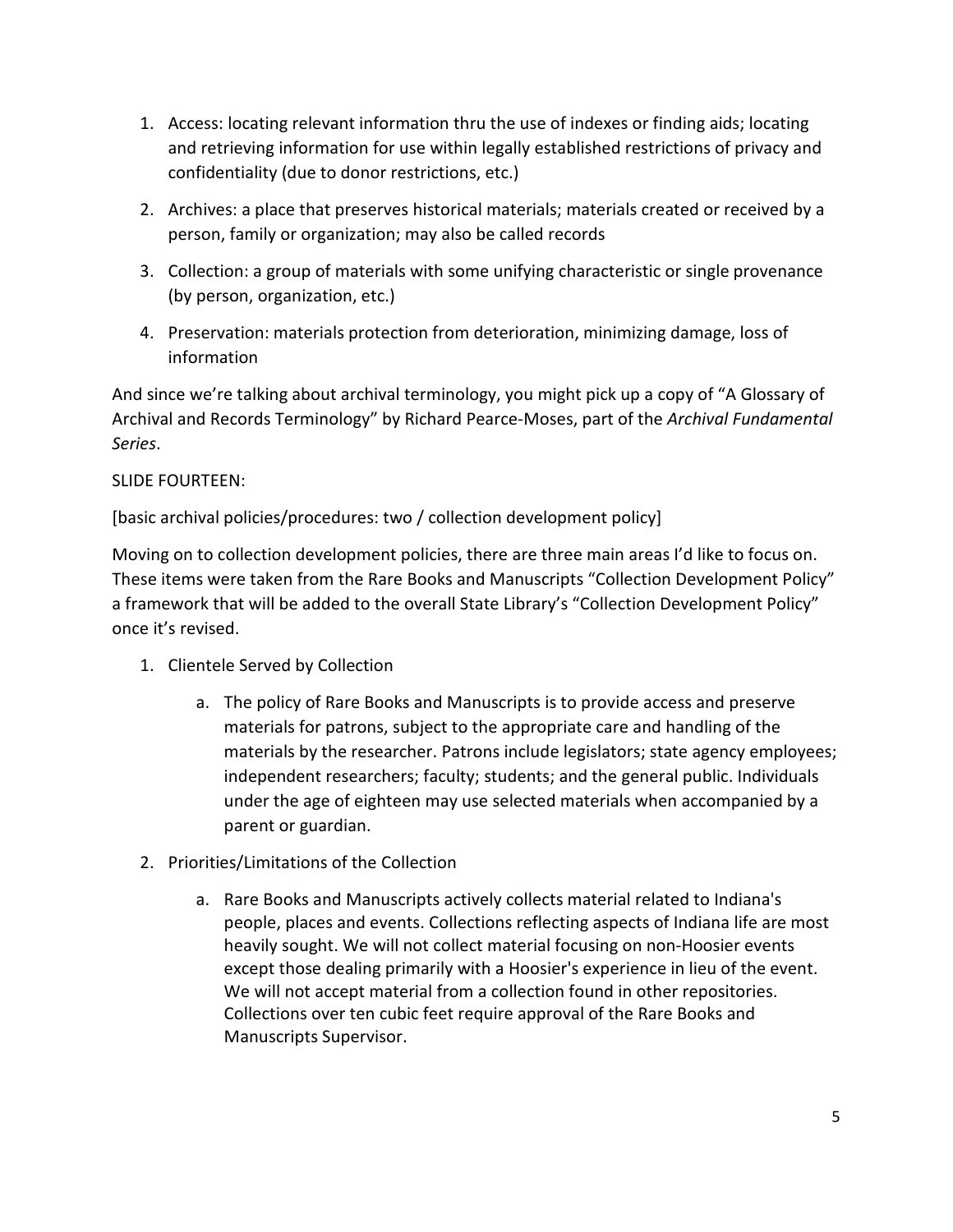- i. Strengths/Weaknesses: It's always important to include a section with information about your collection's strengths and weaknesses. For us, providing this information to patrons has been positive. Currently, our collection lacks resources in regard to business and industry. Making sure administration, staff and the general public are on the same page is a must.
- 3. Subject Areas and Formats
	- a. Does your library have a subject area and format section within the collection development policy for archival materials, including, but not limited to these subject areas: agriculture, church history, education, families, politics, women, etc. and in formats such as, correspondence, diaries, engravings, postcards, photographs, and etc. If not, revisit – but do consider the archival supplies needed to take on such a task.

#### SLIDE FIFTEEN:

[basic archival policies/procedures: three / deed of gift]

The "Deed of Gift" or "Donor Form" is a formal and legal agreement between the donor of a collection and the repository. The "Deed of Gift" or "Donor Form" is the most critical document because it defines future access and use.

Rare Books and Manuscripts encourages donations adhering to the existing collection development policy. Donations or gifted items are accepted if the Rare Books and Manuscripts Supervisor provides approval. If the Supervisor is in absence, an acting representative, such as the State Librarian, Associate Director of Public Services, or the Indiana Collection Supervisor, can approve or decline a donation or gift. On occasion, a Librarian I can also accept a donation with the prior approval of the Rare Books and Manuscripts Supervisor. It is strongly encouraged that donations are assessed offsite before approval. In the circumstance that a donation is brought onsite, the Supervisor and the Conservator must be notified immediately.

I'd like to take a time out and provide you with a donation story that happened to us a few years ago before formal procedures were in place. A donation was accepted and brought into the reading room by the donor. The donor signed the "Deed of Gift" and was extremely happy someone was willing to take the collection that was left in a barn for decades.

After the conservator and I began to survey the contents, we realized there was a major problem. It was the worst mold we had ever discovered during our careers! We immediately closed down the reading room and began our plan of attack. The next morning, we had to make sure the room was cleaned from top to bottom. A majority of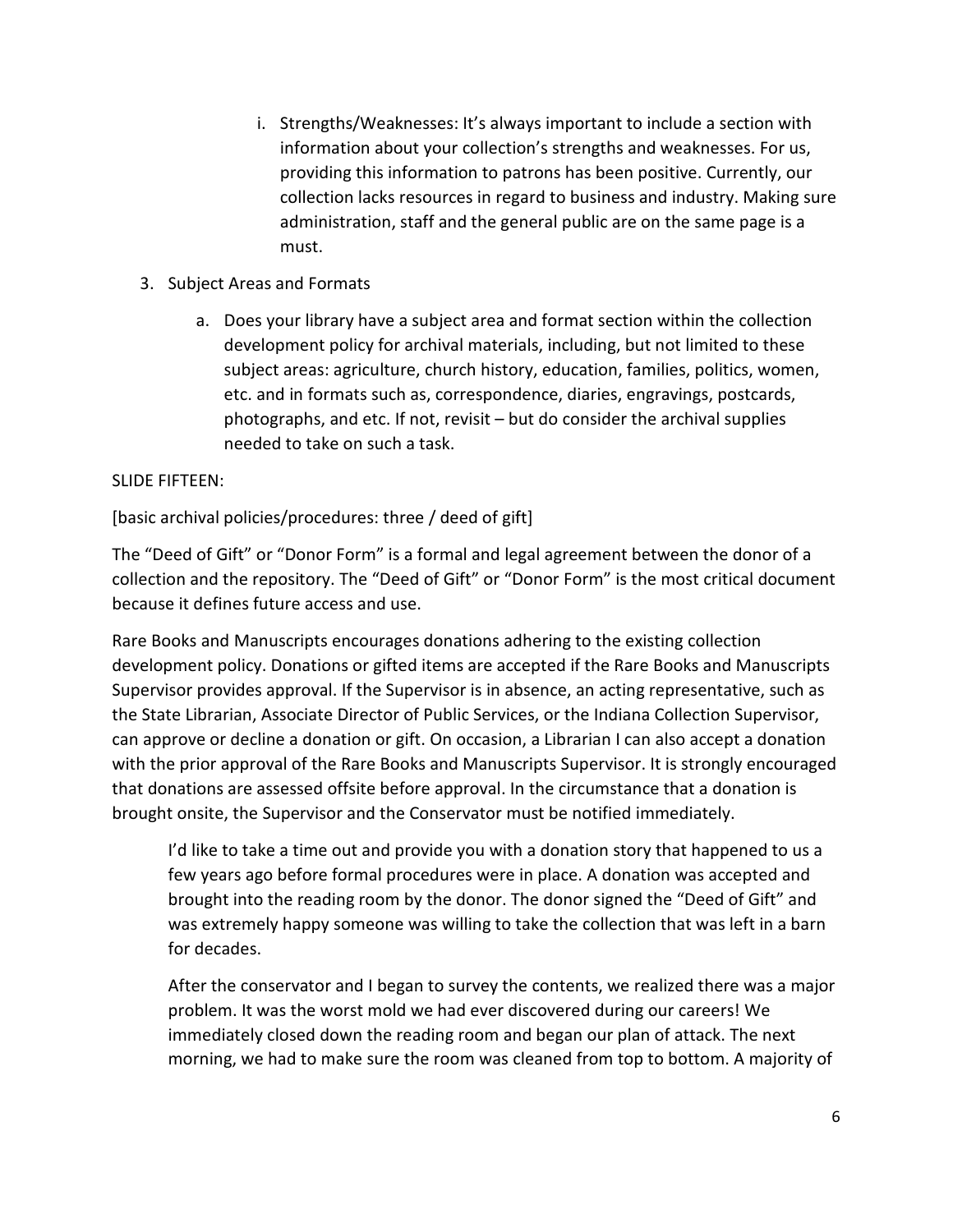the collection was disposed of and we are still working through the items that were salvageable.

I can't stress enough the importance of a procedure or workflow in place for donations. You never know what you might receive, including mold and/or pests. We now have a space in our library dedicated for receiving materials for these specific reasons.

For more information on mold you can earn LEUs by viewing a "Mold!" recorded webinar, provided by Connecting to Collections Care. I'd like to add that Connecting to Collections Care is wonderful. There are a wealth of resources available and an archive to past webinars from 2010-present. You can learn anything from social media to caring for books; or dealing with digital assets to ethical issues in collections management.

## SLIDE SIXTEEN:

[insert image of Deed of Gift form]

Upon acquisition, whether it be onsite or offsite, all materials donated to the Rare Books and Manuscripts Division become the property of the library. A "Deed of Gift" form must be signed and returned to the Indiana State Library within 30 days of acceptance by the library, with preference upon donation. Failure to return a "Deed of Gift" form will result in the material being returned to the donor. The form must include a detailed description of the materials; the donor's contact information; date of donation; description of restrictions (if applicable); copyright information, and the signature of the donor and Rare Books and Manuscripts Supervisor or any other acting representative.

An inventory (box-level) of the material received by the Rare Books and Manuscripts Division will be supplied to the donor within 180 working days of receipt of the "Deed of Gift" form. This inventory is normally compiled in a word .doc and placed within the executive file for future reference. A hard copy is also placed within the  $1<sup>st</sup>$  box of the collection.

#### SLIDE SEVENTEEN:

[basic archival policies/procedures: reading room guidelines]

Some researchers may be surprised at how strenuous it can be to view materials in a reading room. All reading rooms should have guidelines to help preserve items and protect from possible theft. Does your library have a designated space for patrons to look at special collections or archival material? If not, could a table be provided close to a service desk? It is imperative the items are under close supervision. In this image you can see our long tables are proportionally spaced and can fit up to two people per table. For security reasons, all of our researchers face the reading room desk.

SLIDE EIGHTEEN: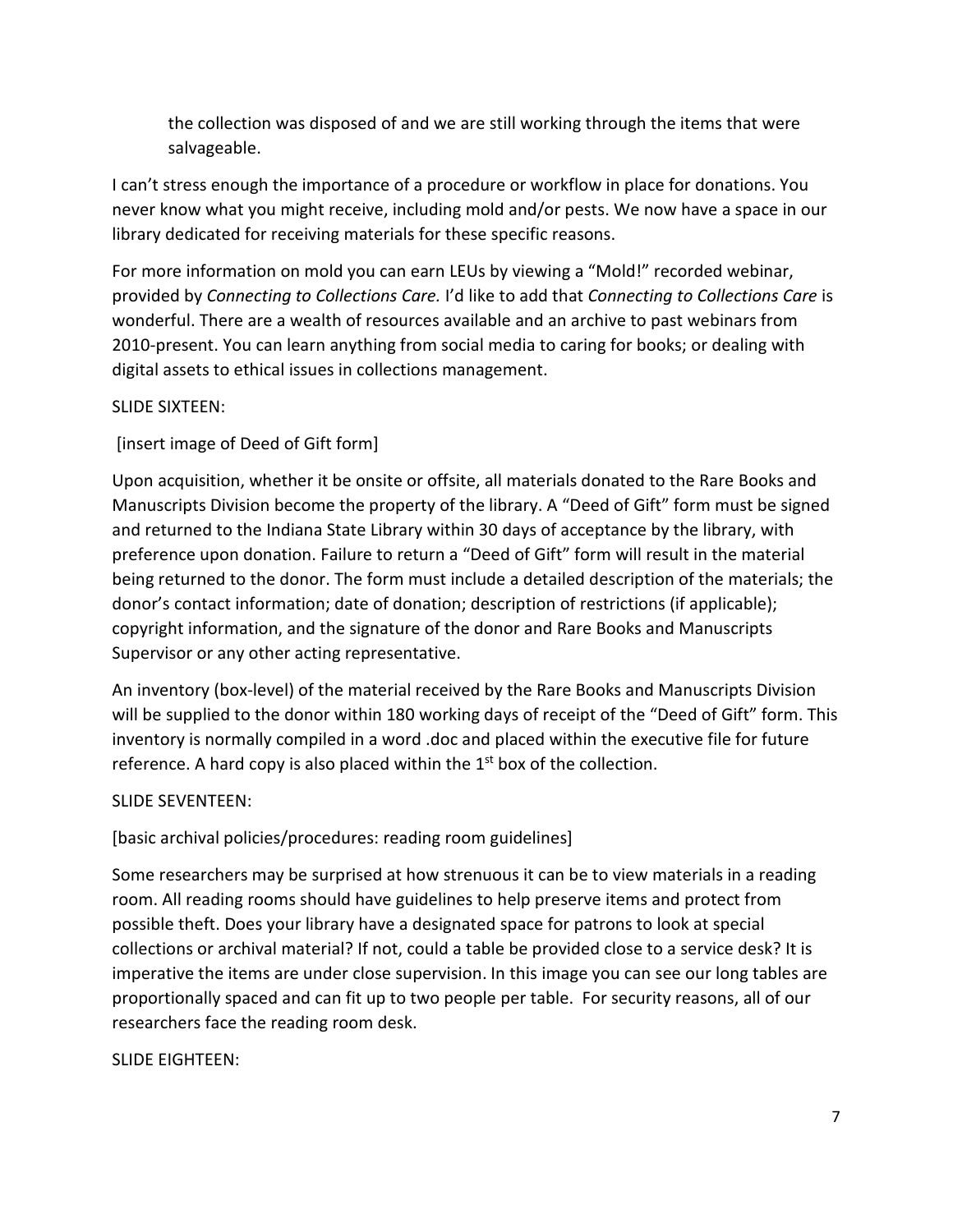When patrons visit, they can utilize our DaVinci HD Desktop Magnifier. This document camera has the ability to zoom in/out and create contrast to analog material, digitally. The Indiana State Library is the only reading room in Indiana to have this equipment available to patrons. The magnifier was purchased on behalf of the Talking Book and Braille Division within the library. Before this equipment, we heavily relied on magnifiers and loupes. A photocopy machine is also available upon request. Rare Books and Manuscripts staff are always present when special collections or archival material is viewed in this room.

#### SLIDE NINETEEN:

After the recent move in our building, we decided to revisit our reading room rules governing the use of materials. These rules are a set of instructions to our staff and patrons. It is available on the website for patrons to look at prior to their visit. Patrons are required to provide an ID with a photograph (DL, Passport, Student card) to view material. Staff must verify the person viewing materials using this photograph identification. Patrons are also required to sign a registration form that includes their name, address, institutional affiliation and requested materials. The registration form is entered into an administrative database for future requests as well as to aid in any criminal investigations.

The following rules are part of our overall "Reading Room Rules Governing the Use of Materials." They are laminated and given to each patron viewing special collections or archival materials.

## SLIDE TWENTY:

1. Rare books, manuscripts, pamphlets, maps and some pre-1950 printed material should be viewed in the reading room with staff onsite. Patrons must fill out a registration form and provide photograph identification in order to use the library material. The signed registration form shall constitute an acknowledgement that the patron will abide by the rules and procedures outlined on this form.

> As a side note, a set of internal viewing guidelines were adopted for staff to discern what materials should be viewed in the reading room. Due to the enormous size of the State Library's collection, all items cannot be viewed in the reading room. The following are designations each Division Head and Administrator agreed upon.

## North Room/Reading Room Collection Viewing Guidelines

Pamphlets, maps and some pre-1950 printed material should be viewed in the reading room with Rare Books and Manuscripts staff onsite. A judgment call should be made on viewing pre-1950 printed material. For help making the decision, see below: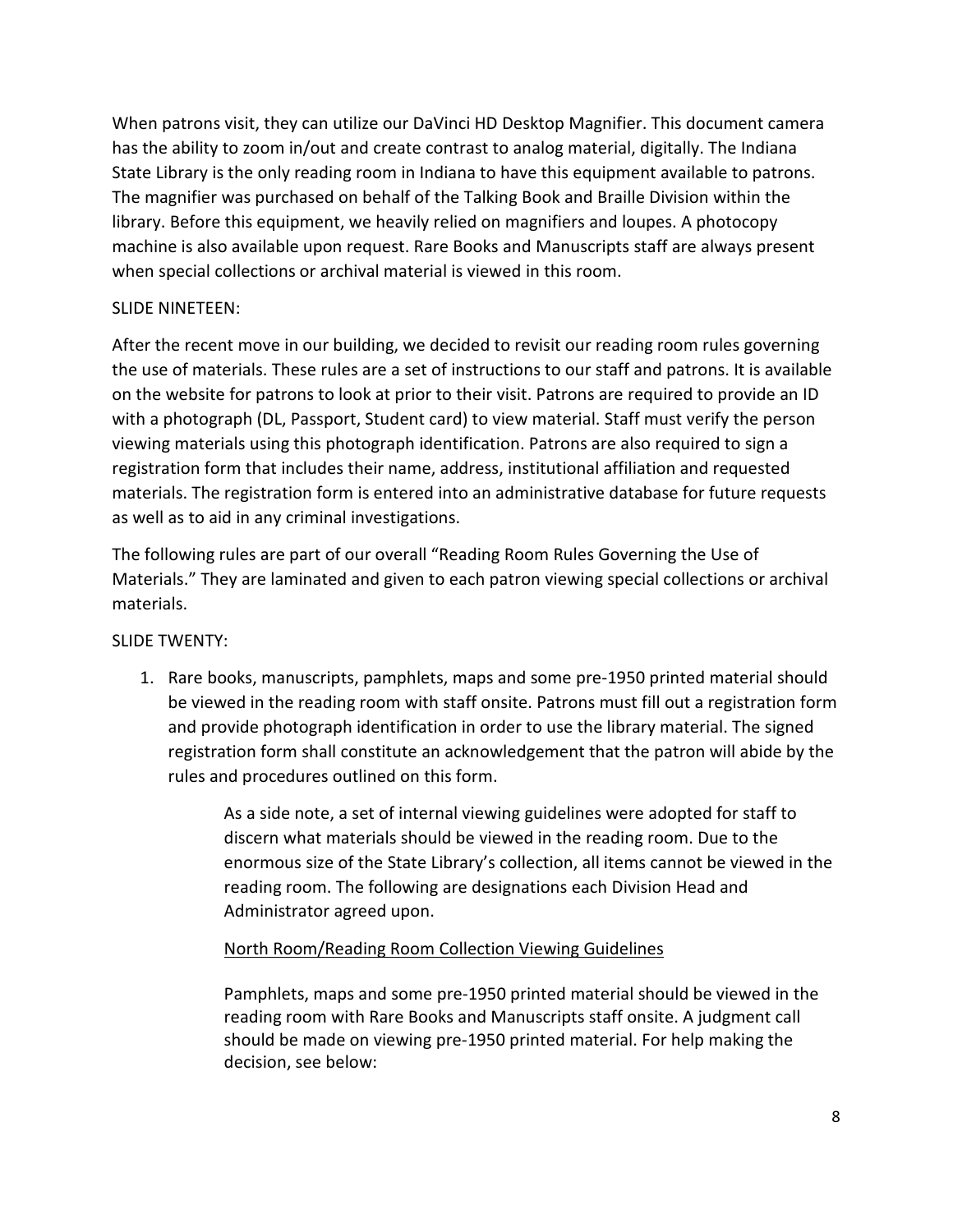REQUIRES Rare Books and Manuscripts Staff

- First editions, special formats, fine printings/bindings, items of significant value (e.g. I\*, Holliday, Cage)
- **Shows signs of active mold or pest infestation\***
- Major information loss, due to water damage, brittleness, other damage
- **Loose binding**
- **Extremely dirty, acidic, fragile**
- Any items tagged with "No Photocopying/Scanning" label

\*Item/s should be sent to Preservation immediately

DOES NOT require Rare Books and Manuscripts Staff

- Few tears, stains, with little-no loss of information
- Binding intact
- Good condition, very little wear

Use good judgment! If ever in doubt, page Rare Books and Manuscripts Staff!

- 2. Personal property, including, but not limited to, coats, briefcases, bags, and backpacks must be placed in a designated area. Only material for research, such as pencils, paper, and laptop computers will be allowed to rest on the tabletops. Anything brought into the reading room is subject to inspection upon leaving. The library is not responsible for stolen items.
- 3. No eating, drinking, or smoking is permitted in the library.
- 4. Staff must approve the use of electronic devices and cameras. The use of personal scanners is not permitted in the library.

\*We do allow cameras as long as the patron does not use a flash. The light can cause irreversible damage to material.\*

- 5. Patrons may not remove material from the reading room. All items must be accounted for before the researcher leaves the reading room. Theft or mutilation of material is a crime, which may lead to prosecution.
- 6. Patrons must keep items in the order in which they were presented to the researcher. Keep material flat on the table; do not hold items in your hands; request book props, if needed; do not lay objects on top of library material; photographs and negatives require archival gloves.
- 7. Photocopies and scans cannot be made upon demand. Only library staff can make reproductions of materials and all requests are subject to staff approval. If the patron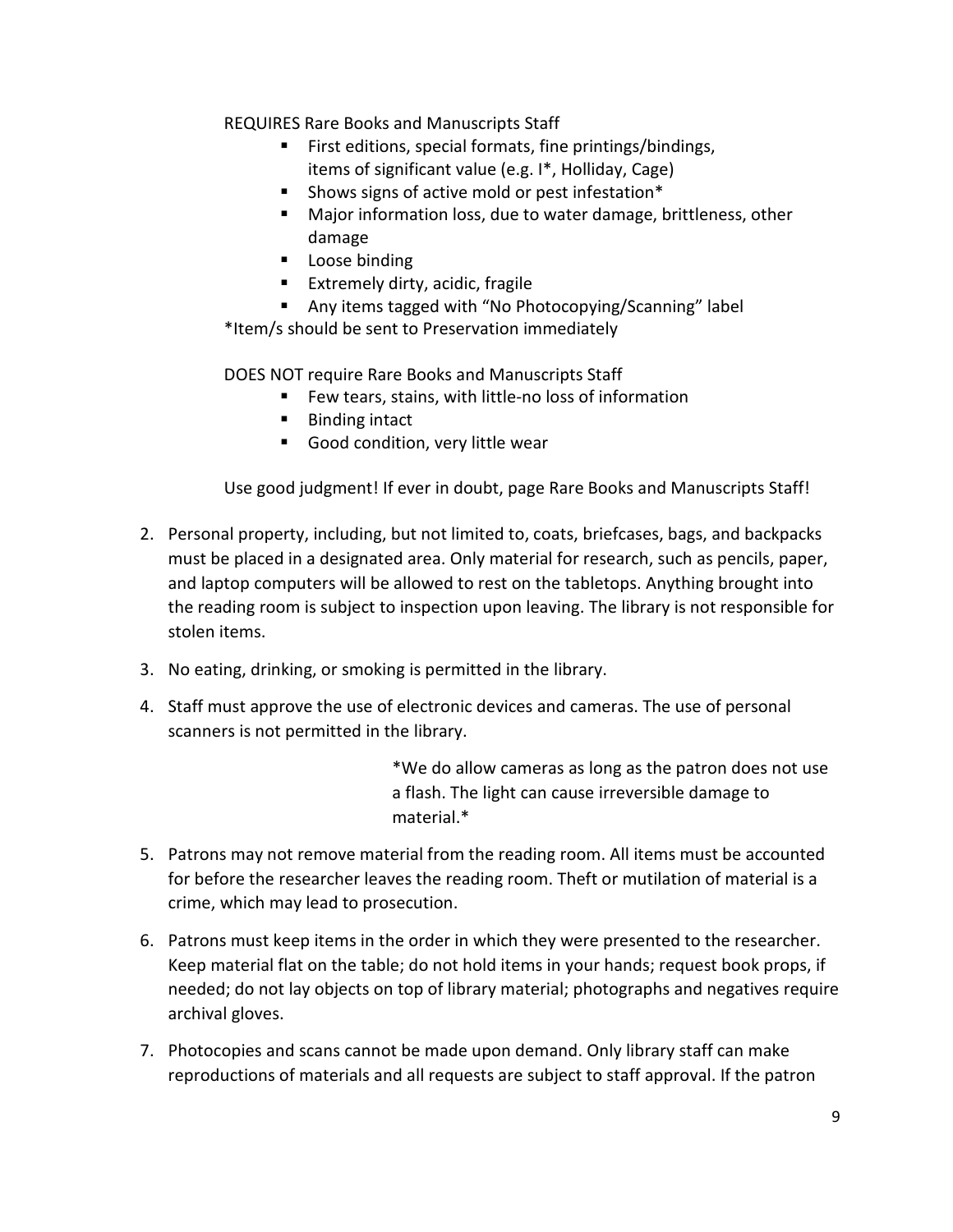anticipates publishing or exhibiting material from the library, request an "Application for Use of Photographic, Film or Image Reproduction" form. Preferred citation is: Courtesy of the Indiana State Library.

## SLIDE TWENTY-ONE:

I've included a slide dedicated to copyright law because it is a requirement the copyright law statement is included on any photocopier and staff desk in our library. You might consider including a similar statement if you have not done so already.

8. The copyright law of the United States (Title 17, United States Code) governs the making of photocopies or other reproductions of copyrighted material. Under certain conditions specified in the law, libraries and archives are authorized to furnish a photocopy or other reproduction. One of these specific conditions is that the photocopy or reproduction is not to be "used for any purpose other than private study, scholarship, or research." If a user makes a request for, or later uses, a photocopy or reproduction for purposes in excess of "fair use," that user may be liable for copyright infringement. This institution reserves the right to refuse or accept a copying request if, in its judgment, fulfillment of the order would violate copyright law.

## SLIDE TWENTY-TWO:

We've now reached the records life-cycle section of this webinar. During the next few slides I'll cover accessioning thru disposition.

## [record's life-cycle: acquisition/accessioning]

Materials received by a donor or organization undergo a different process than library books, kits, and etc. Donations are usually received as a unit or accession, accrual or ingest. When we have accepted a collection and a "Deed of Gift" form has been completed, we enter accession data into our content management system, Archivists Toolkit. Even if you're not using Archivists' Toolkit as your collection management software, the information in the accession record should be documented electronically and as a hard copy in the collection's executive file.

This information includes:

- 1. Donation Type: Meaning, is it a collection, someone's personal papers, or records from an organization or business?
- 2. Title: If you need any help with a title (or the following data I'm going to mention), purchasing Describing Archives: A Content Standard also known as DACS is a must. Created in 2005, DACS replaced Archives, Personal Papers, and Manuscripts, published in 1983. Today, DACS provides information on the official content standard for describing archival material.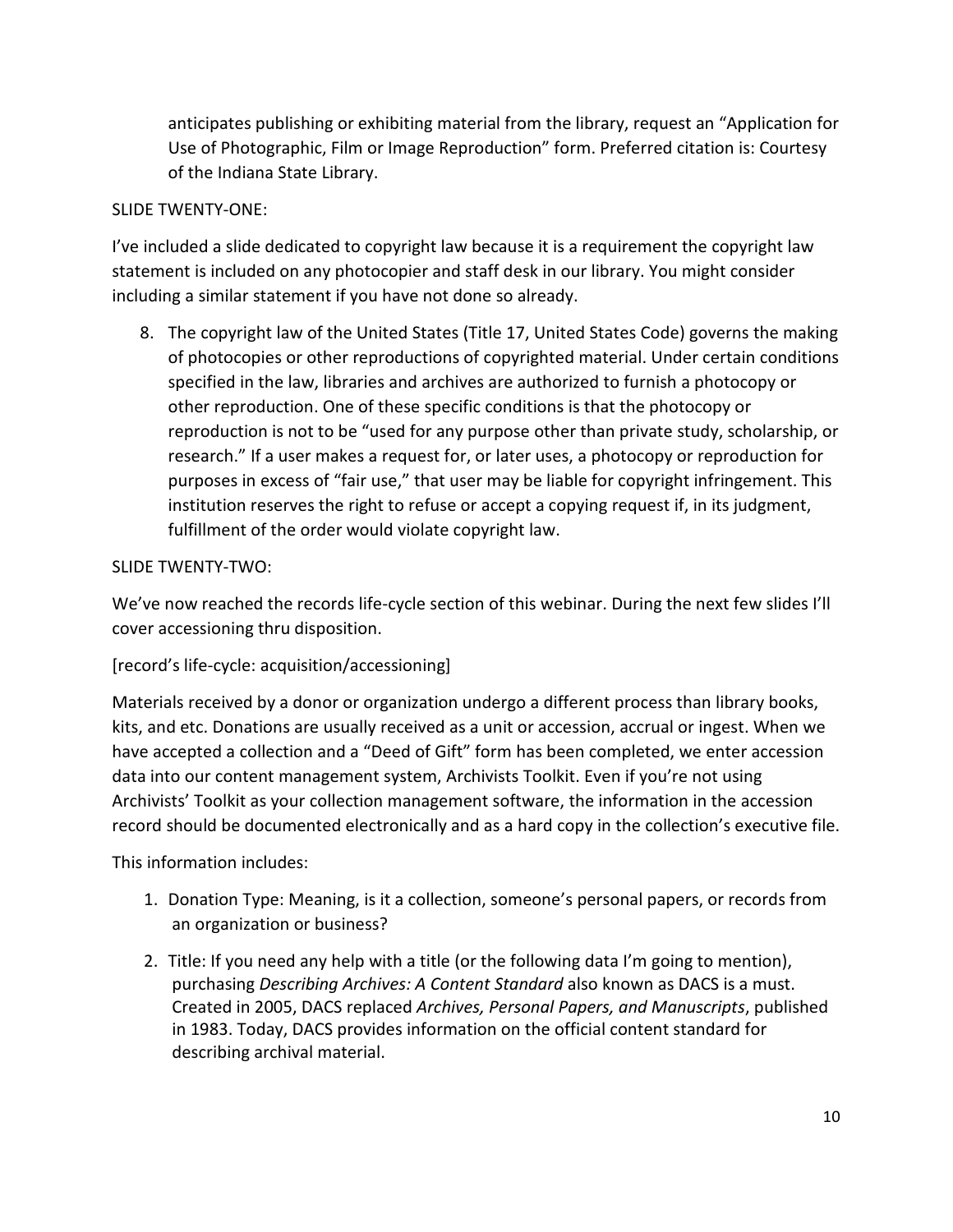Here are some examples of titles:

- i. Harvey family papers
- ii. Eugenia Rals and Donald Seawell theater collection
- iii. Collection of Indiana vacation albums
- iv. Clarence McGehee collection on Ruth St. Denis
- 3. Extent: The extent helps us understand how much cubic/linear feet we have left in our vault. It can also tell us how large a collection is – or what type/how many boxes we should use.
- 4. Container Summary: The container summary indicates how many letters, boxes, photographs, etc. are within the donation.
- 5. Date Expression: The date expression can be in the form of a single date of date range. Here are some examples:
	- i. circa 1920s ii. 2014/01/10 iii. 1922-1985 iv. 1900
- 6. Deaccession Information: Do we not want to keep everything after the donation was received? Are there multiple copies of items? It is important to let the donor know of any disposition before the items are thrown away. Does another institution want the items? These are all important questions to ask.
- 7. Condition: We rate the condition of our materials based on a Special Collections Materials Survey Instrument provided by the Columbia University Library. The .doc is downloadable and breaks down format types (loose paper, bound items, architectural drawings, graphic works, photographic prints, film, and etc.) by condition ratings (terrible, poor, fair, good, excellent). It's also a wonderful resource to guide preservation efforts.
- 8. Donor Information: We also create basic donor information within the record to point back to our executive file. A first and last name of the donor or source is included here. We also identify if they are creators/compilers versus being the source of the donation.
- 9. Acknowledgements: The acknowledgements section is one of the most important tabs within the accession record. Here, we identify the dates our "thank you's" are sent, when the agreement or "Deed of Gift" was sent and received and whether or not the rights were transferred and on what day.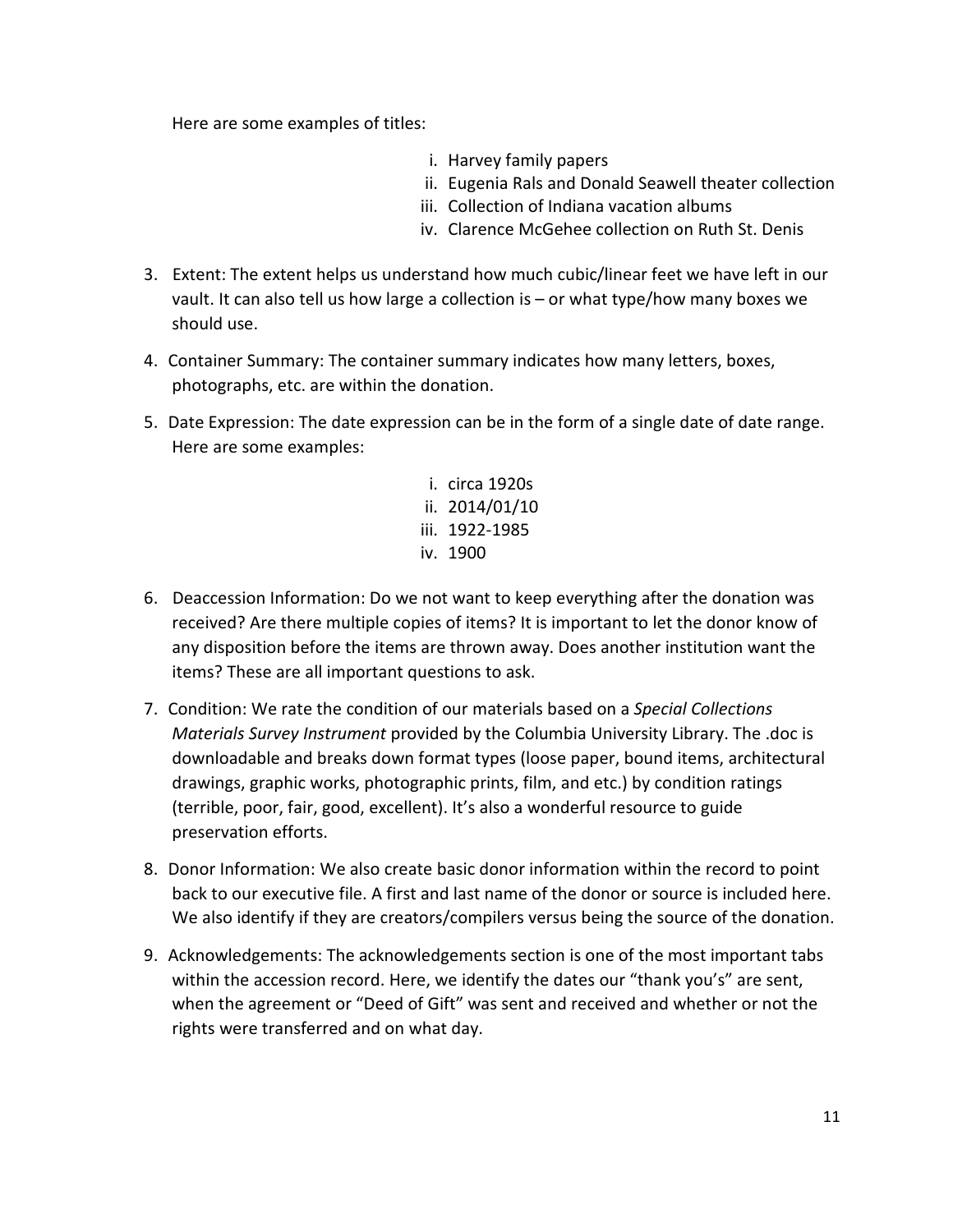10.Restrictions: This is the section where collection restrictions are identified. At this time, we do not accept materials with restrictions. Understand though, that materials could be restricted by the archivist at a later date depending on the processing plan.

For example, an organization might donate their business records and not realize membership documents with home addresses, numbers and etc. are within the treasurer's documents. The membership documents might be returned or disposed of after processing and description has been completed. If not, a decision between the repository and organization to restrict the items might occur.

11.Processing Tasks: A good processing plan is a must. If you're interested in developing your own processing plan, check out How to Manage Processing in Archives and Special Collections by Pam Hackbart-Dean and Elizabeth Slomba. I highly recommend reading "Chapter 2: Processing Priorities" where the authors identify a collection "Priority Worksheet" that will help you decide processing tasks based on the content, physical condition, time to process and staff needed to process.

In the grand scheme of things, you should consider your backlog (if you have one). Items that have been sitting on the shelf the longest should receive at least basic preservation attention first.

Finally, after all of this information is recorded, we require a "thank you" be sent to the donor within 30 days of the accepted donation. A basic template is used and customized per donation.

#### SLIDE TWENTY-THREE:

## [record's life-cycle: surveying]

Surveying is a broad, general overview of the collection. It's the process of gathering basic information about a person's papers or organization's records. It's very important because it can determine future processing and preservation plans. Surveys usually include the amount of material, format-types (photographs, documents, scrapbooks, etc.), location of the items, their physical condition, appropriate storage solutions, and the rate of accumulation over time, if applicable. The survey is normally completed before any processing plans begin.

#### SLIDE TWENTY-FOUR:

#### [record's life-cycle: preservation]

Many repositories do not have a professional conservator on staff. It's not uncommon for an archivist to take on preservation activities within the library and archive. I won't be discussing the process of preserving archival material during this webinar.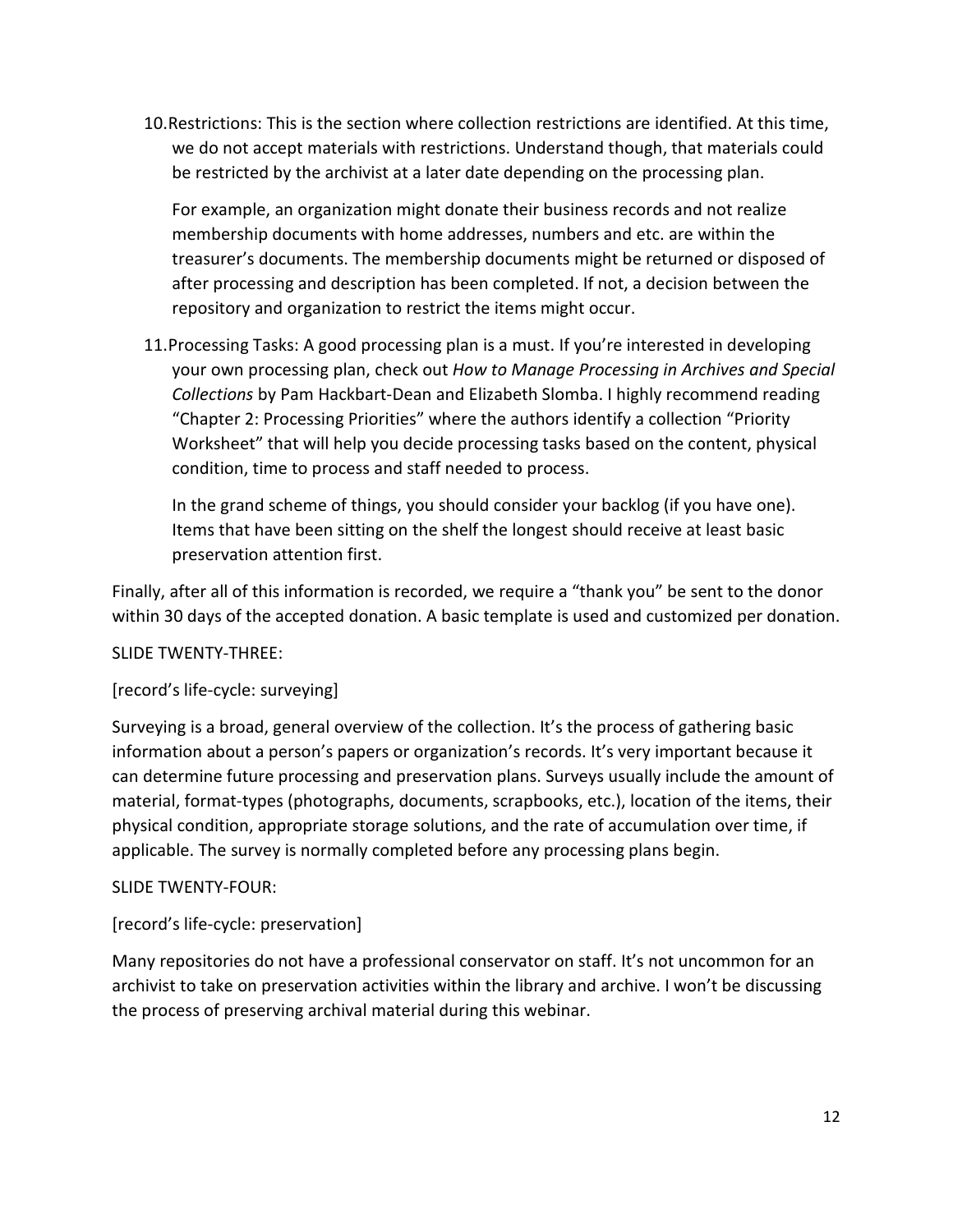There is a book available by the Society of American Archivists from the Archives Fundamental Series titled, Preserving Archives and Manuscripts. It is written by Mary Lynn Ritzenthaler, Chief of the Document Conservation Laboratory, for the Archives and Records Administration.

Please feel free to contact me if you'd like to know more information about purchasing basic archival supplies. For specialized conservation information, contact Rebecca Shindel at: rshindel@library.in.gov.

## SLIDE TWENTY-FIVE:

[record's life-cycle: processing plan]

Processing is extremely labor-intensive. It can take anywhere from 3-10 hours to process one cubic foot box, depending upon the collection. Staff is given a writing tablet, pencils, erasers and a workstation equip with a computer, an internet connection, pencil sharpener and miscellaneous processing supplies.

Staff are provided adequate time to develop a processing plan based on several criteria, including:

- **Physical condition and original order**
- Obligations to donors/and researchers OR potential research value
- Record format/s
- Availability to work on the project

It's always best to discuss the potential processing plan to multiple staff. Differing viewpoints is always helpful. You might discover a solution to a problem you didn't even realize existed. For example: Uncovering sensitive information within "miscellaneous files" or a method to minimize the processing time.

## SLIDE TWENTY-SIX:

Staff should become familiar with the collection and take notes. I often mention to processors "this is your moment to become "one" with the collection." It's an opportunity to figure out the person, business or institution inside and out. Staff should spend enough time to develop a preliminary outline for future arrangement, including the potential series and subseries. For beginners, this research and development can take a full day. Once you get the hang of things, it could take a morning or afternoon, depending on the collection size.

Also, it's very important to make note of any preservation issues, including re-foldering, boxing, removing fasteners, encapsulating documents/photographs, interleaving scrapbooks, photo albums, and etc. If there are items you think might need special treatment, consider reaching out to a conservator.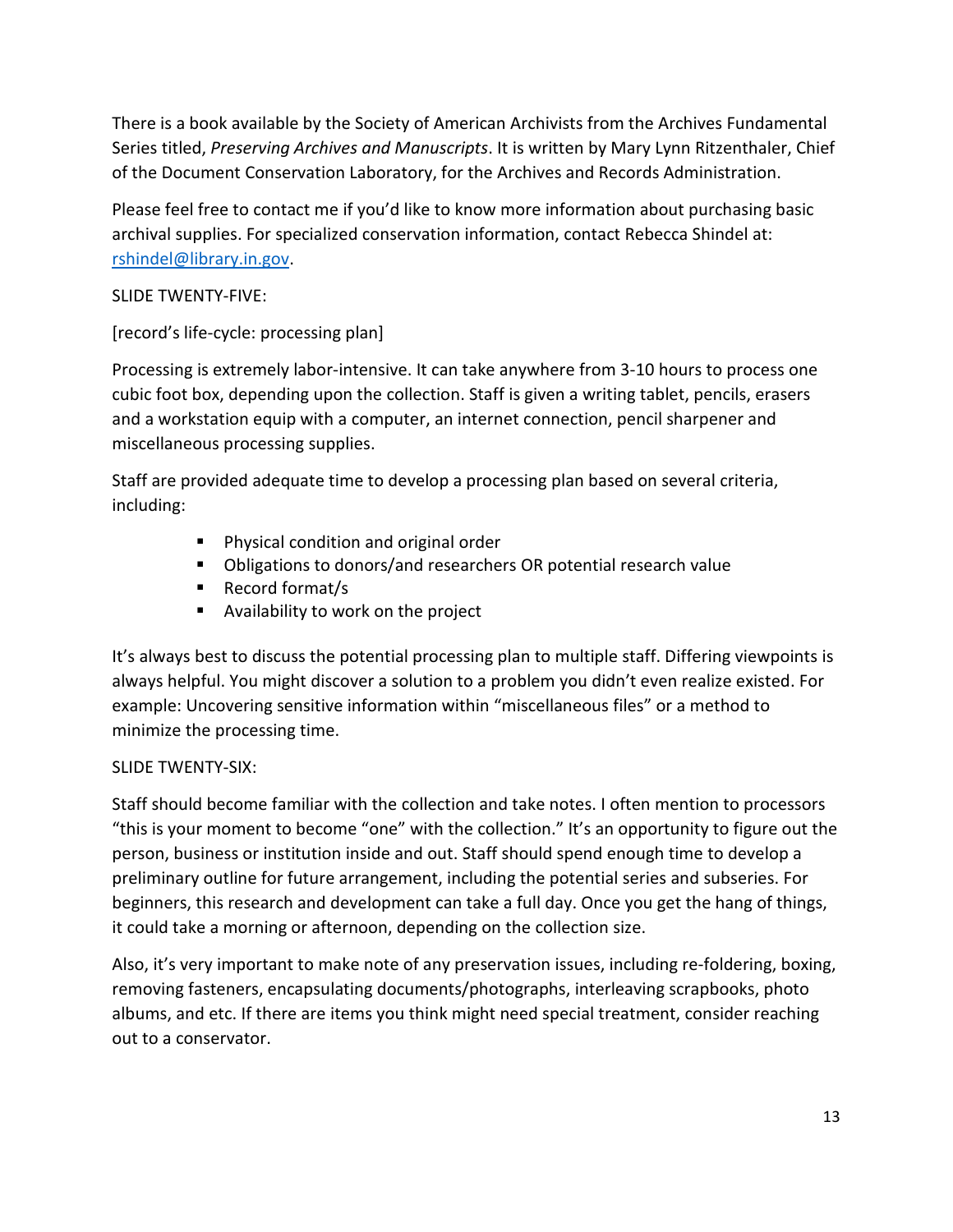Once again, the book How to Manage Processing in Archives and Special Collections by Elizabeth Slomba and Pam Hackbart-Dean is a wonderful resource to help you and your staff begin processing projects.

SLIDE TWENTY-SEVEN:

[record's life-cycle: arrangement + description]

Arrangement is the process of organizing materials with respect to their provenance and original order, to protect their context and to achieve physical or intellectual control over the materials. It's the organization or sequence of items within a collection. Typically, there are levels of arrangement: the repository; collection or record group; series; subseries; folder and item.

Repository: Your Institution / Department within the Institution

Collection: Materials assembled by a person, organization with some unifying purpose (e.g. a Senator's political papers or a candy factory's business records). Collection is interchangeable with the "holdings".

Series: a group of records based on a file system or maintained as a unit because the records result from the same function or activity, have a particular form, or have some other relationship resulting from their creation, accumulation, or use.

> For example: Matthew E. Welsh papers Series 1: Personal documents, 1944-1960 Series 2: Political correspondence, 1960-1971 Series 3: Speeches, 1940-1972 Series 4: United States Chairman, International Joint Commission documents, predominately 1965-1970; 1965-1980s Subseries 4.1: Correspondence, 1965-1970 Subseries 4.2: Manuals and speeches, 1965-1969 Series 5: Post-administration documents, circa 1970s

Subseries: Documents within a series, distinguished from the series by arrangement, type, form or content.

Folder/File: Documents related by use or topic, housed in a folder or group of folders, depending on the size.

Item: Distinguished from a group and is complete in itself. May consist of several pieces but treated as a whole. For example, a letter, comprising of 5 pages, is one item. Items are generally considered the smallest archival unit but rules are followed on a case by case basis.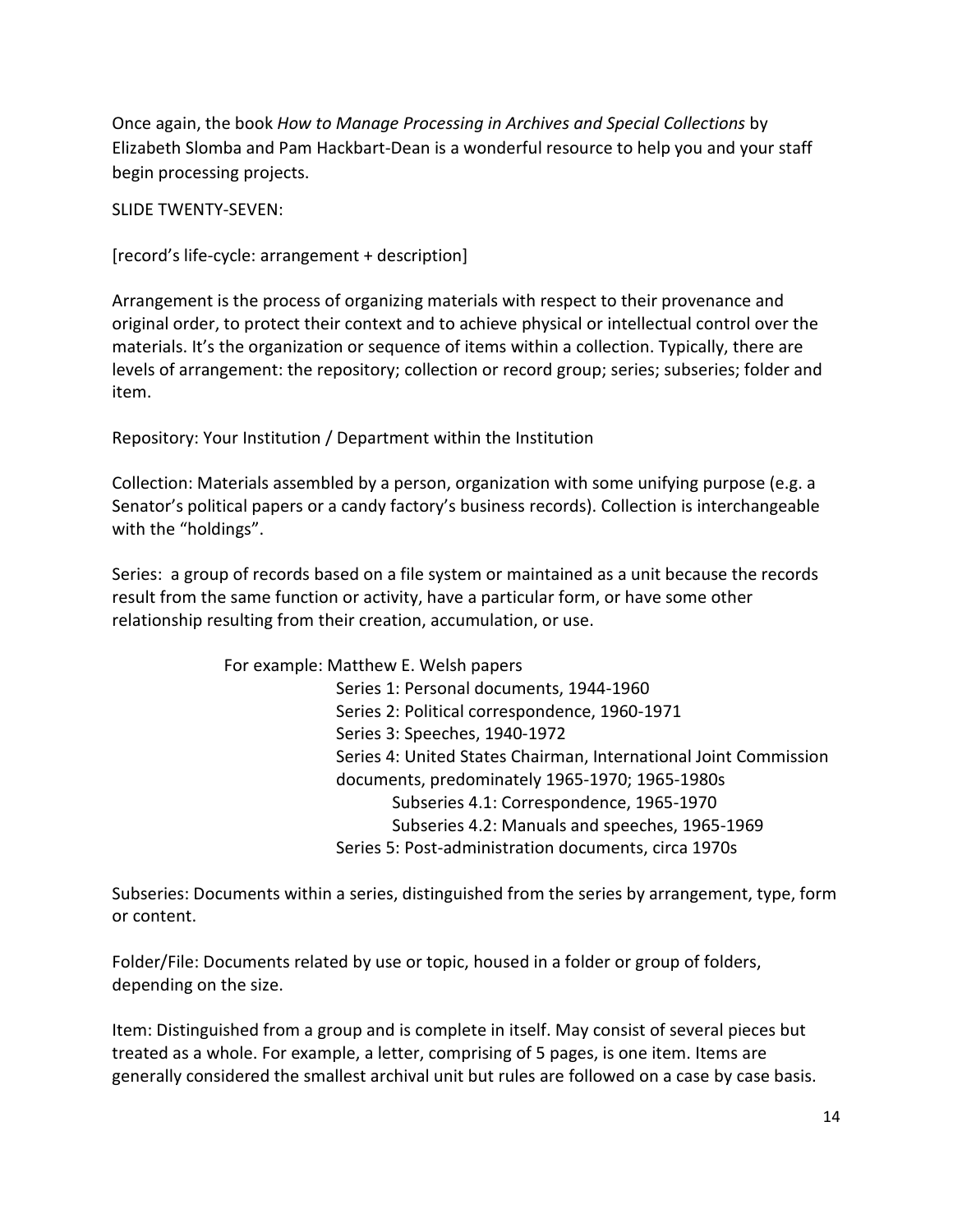As you can see with my examples of arrangement, archivists like a top-down approach, arranging and describing materials at the collection, series, and folder level. We usually do not process at the item level. Librarians on the other hand tend to work with a bottom-up approach. It's been incredibly interesting working next to a cataloger and librarian. We are fortunate to be able to collaborate on projects and learn something knew from each other every day.

#### SLIDE TWENTY-EIGHT:

Believe me, archivists would love to work at the item level. If we did though, nothing would ever get done! With that being said, arrangement and description is a very fluid, organic event. Once the collection is arranged and described, it's not permanent. An archivist might revisit the processed collection several times throughout its life-cycle, especially if there are future additions.

Almost every archival institution has a backlog. If you lack adequate resources to properly process, arrange and describe a collection, it's okay to describe records at the record group, collection or even series-level. You have to remember the key to our mission is providing access to information. The collection's value significantly decrease when items sit in a backlog. Use common sense – do what you can with what you have.

Much of what I've mentioned is part of a fantastic book you can purchase. It's called Arranging and Describing: Archives and Manuscripts by Kathleen D. Roe. It's part of the Archival Fundamental Series by the Society of American Archivists. In this book, core concepts, principles and the practice of arrangement and description are discussed. Much of what I stated in this section is derived from this book.

Once again, if you'd like more information on the official content standard for describing archival material, check out the Society of American Archivists' Describing Archives: A Content Standard.

#### SLIDE TWENTY-NINE:

## [record's life-cycle: finding aid]

Each collection is described in a detailed record called a finding aid, which provides both an overview of the intellectual organization of the collection and a detailed list of items within the collection. Researchers should consult the finding aid for a particular collection in order to ascertain the usefulness of the collection.

Finding aids are broken up into several sections, including, but not limited to:

1. EAD Header / Finding Aid Information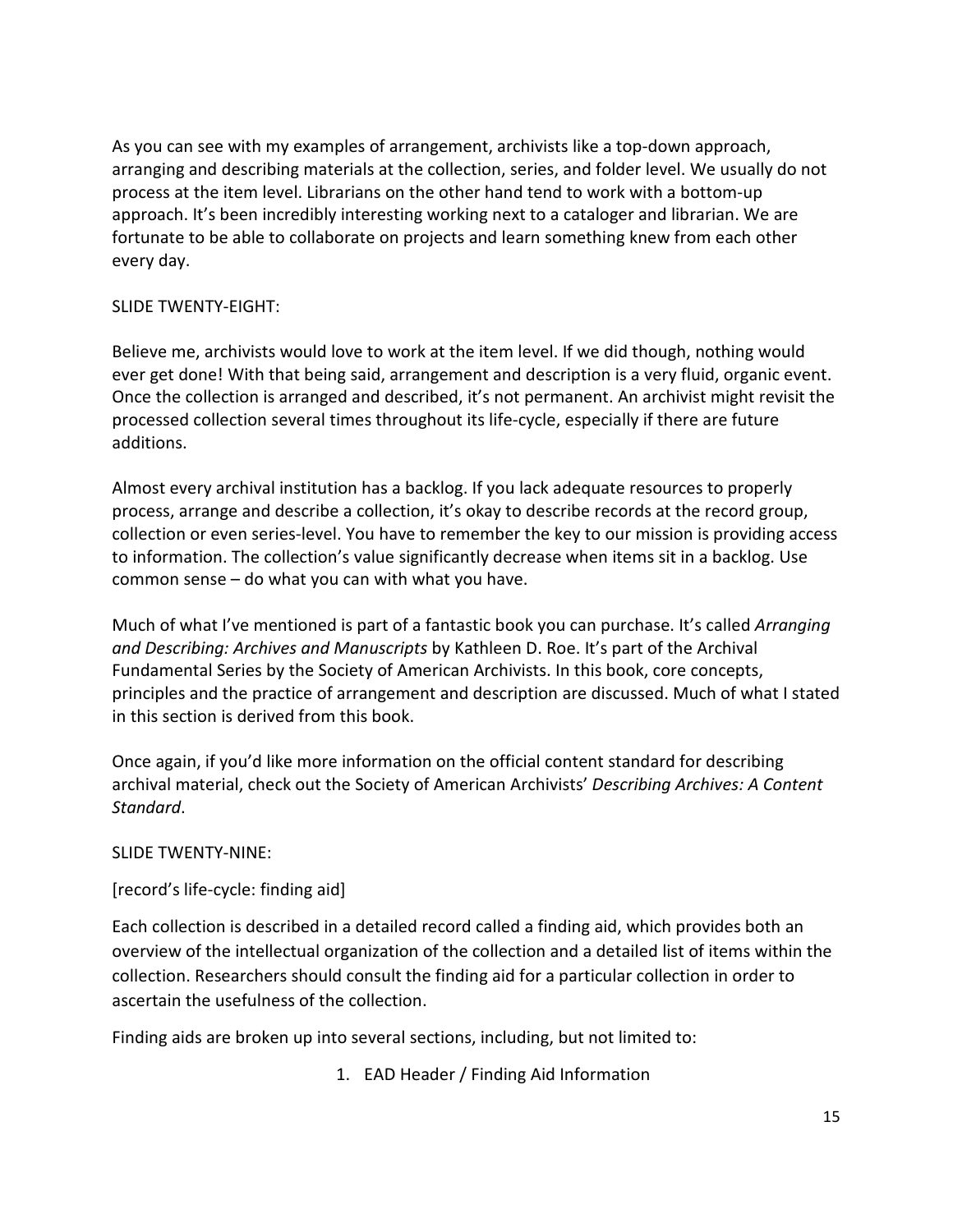- a. Collection Title
- b. Collection Number / Archival Identifier
- c. Date Created
- d. Repository Information
- e. Table of Contents: Not required but useful.

#### SLIDE THIRTY:

- 2. Archival Description / Finding Aid Core
	- i. Creators: Who created the collection?
	- ii. Extent: Container summary (cubic or linear feet).
	- iii. Language: Language of the finding aid.
	- iv. Container Information (boxes, folders), Content (graphic materials, text, mixed materials)
	- v. Preferred Citation: Citation information.
	- vi. Biographical/Historical/Administrative Note
	- vii. Scope and Contents: Information about the materials, such as record types, date ranges, topics, and persons represented.
	- viii. Arrangement: Description of basic organization or arrangement of materials.
		- ix. Conditions Governing Access: Field for indicated restrictions on the material due to a repository policy, donor specifications and etc.
		- x. Conditions Governing Use: Restrictions on use of the materials that apply after access has been granted.
		- xi. Custodial History: History of ownership and custody of the materials.

SLIDE THIRTY ONE: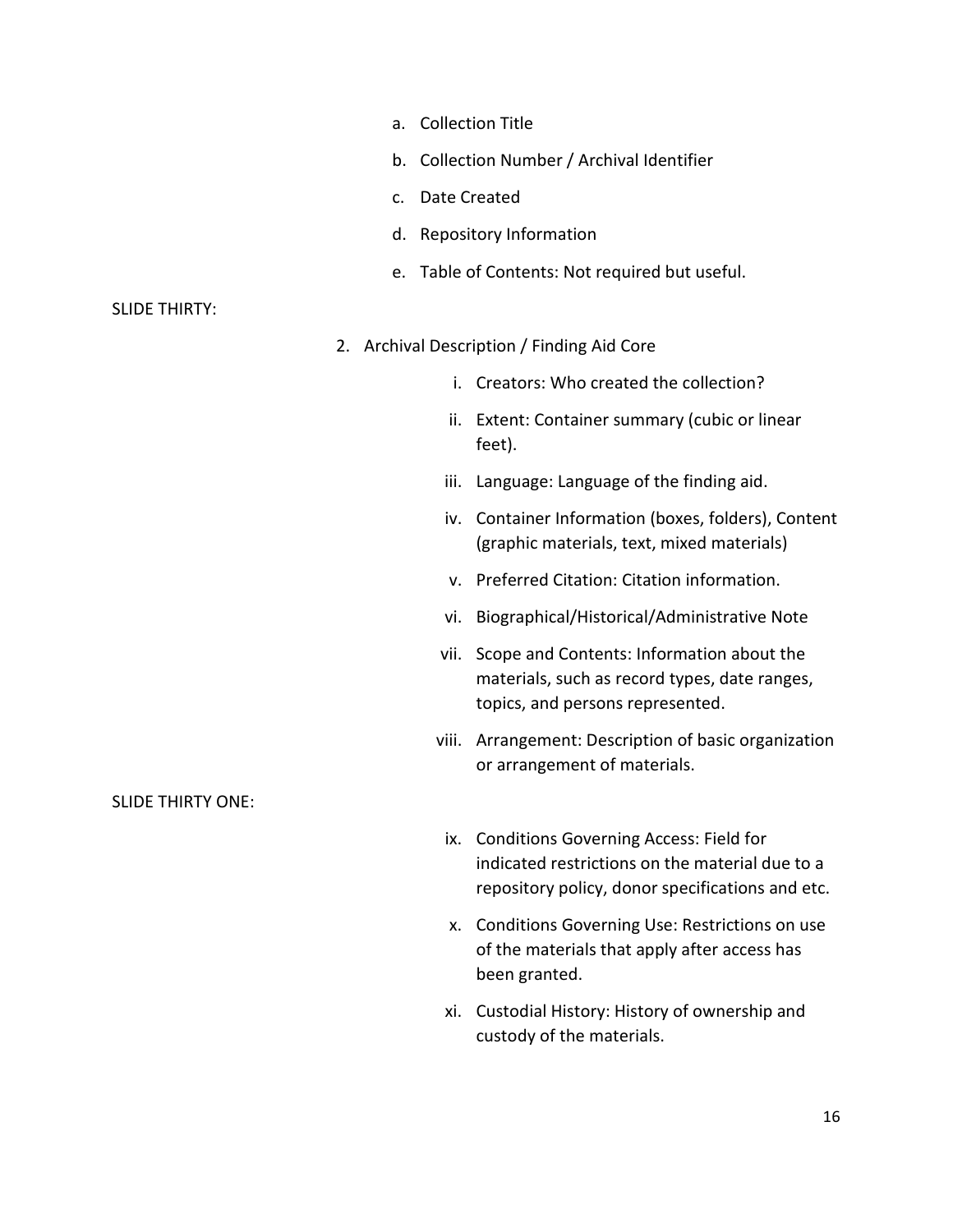- xii. Accruals: Information about expected additions to the materials.
- xiii. Processing Information: Information about the arrangement, description, and preservation actions related to the materials. We use this note to include information about who processed the collection and the date.
- xiv. Controlled Access Headings: Subject headings used for catalog records.
- 3. Collection Inventory: This is where the patron will find the box, folder, item-level description.

## SLIDE THIRTY-TWO:

We create our finding aids using Archivists' Toolkit, an open-source archival data management system. LYRASIS has become the organizational home for the next open-source archives management system, ArchivesSpace. We are currently looking to transition from Archivists' Toolkit to support the management of and access to our archives. There is a cost, though. You can find more information on the ArchivesSpace website.

#### SLIDE THIRTY-THREE:

## [record's life-cycle: online access]

Finding aids continue to be added periodically to our online public access catalog, Evergreen and in our digital collections page, via CONTENTdm. Cataloging takes care of the Evergreen record and WorldCat. Archivists' Toolkit can generate a fabulous MARC record for our cataloguers as well as a PDF copy for our website. You're able to generate an EAD version of the finding aid, too. Encoded Archival Description (EAD) is an XML standard for encoding finding aids. Usually, archival students are required to take an EAD class before receiving an Archives and Records Management certificate. You can learn more information about EAD, thru the Library of Congress' website.

The finding aids are also available on the library's website in alphabetical order. Institutions might also break the finding aids into categories by subject. For example, Civil War collections might be lumped together, similar to a pathfinder. Our finding aids are full-text searchable, using an Advanced Google Search. Patrons are able to search items such as, "Oliver P. Morton" or "women's suffrage" and Google will filter which collections are relevant based on their notes, subject headings and inventory. We've found there's normally a two-week gap between us uploading the PDF finding aids and Google indexing them.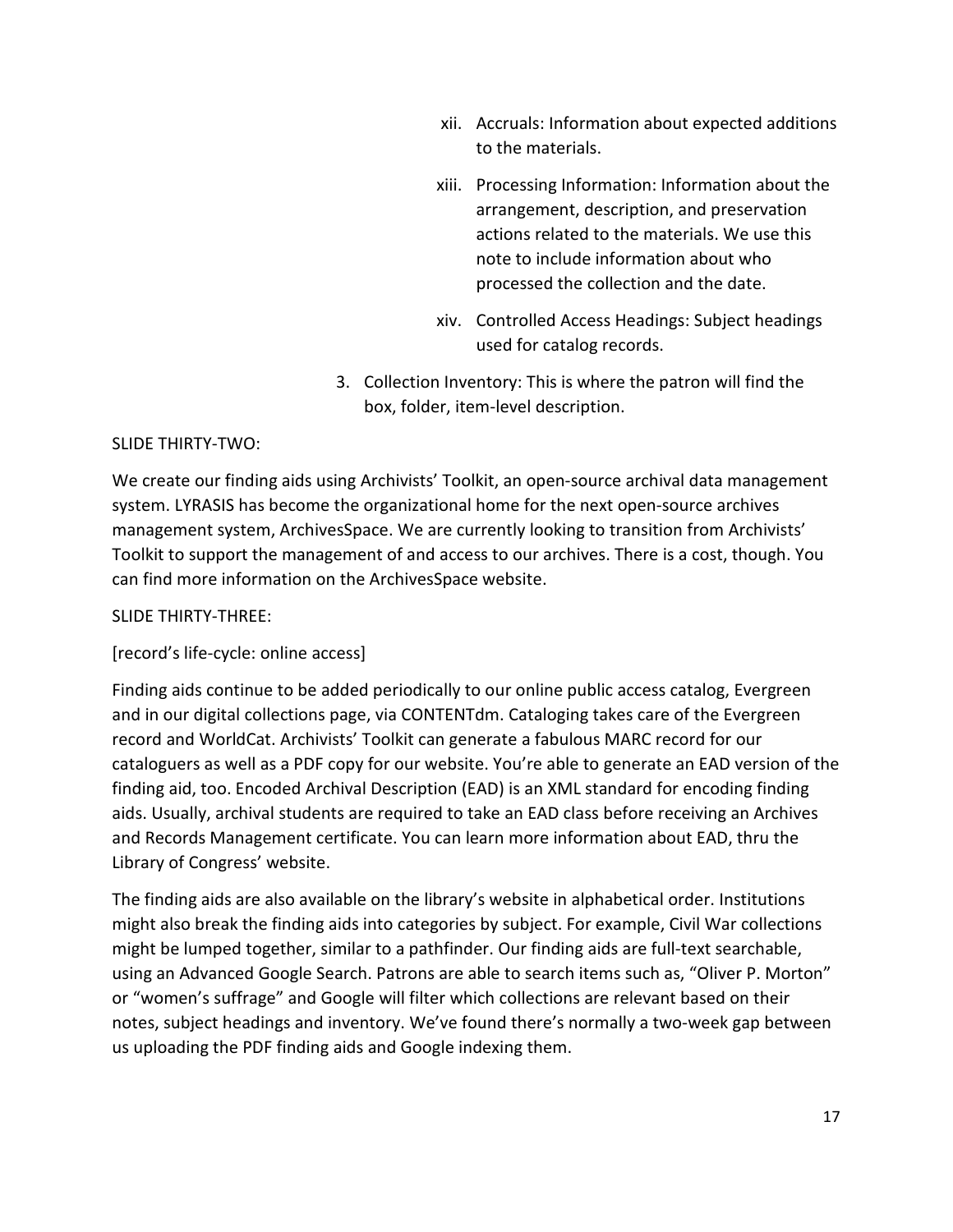We've also worked with the library's development office on integrating our finding aids into SRCS. Indiana's Statewide Remote Circulation Service, the latest and largest resource sharing tool in the state. The system links over 150 Indiana libraries into a single interface. There are 65 academic libraries, 159 public libraries, and 2 special collections included within the system. For more information about SRCS, visit the library's website.

There are many more ways to provide online access to your finding aids, please feel free to contact me directly for more information.

# SLIDE THIRTY-FOUR:

# [record's life-cycle: digitization]

I'm not going to spend too much time on the "how-tos" of digitizing archival material. The library development office provides services on a regular basis. For more information, feel free to contact Connie Rendfeld at crendfeld@library.in.gov. Connie will be able to direct you to Indiana Memory. Indiana Memory is a collaboration of Indiana libraries, museums and archives, using a digital library, enabling access to Indiana's historical heritage through a variety of digital formats. You can learn more about Indiana Memory, visit the library's website.

Before the end of the year, ISL Public Services digitization staff will be providing a webinar on digitization efforts. Our digital collections are part of Indiana Memory, housed in CONTENTdm. Items from the collection that are digitized receive a link back to their finding aid, if applicable. We link the catalog record to the digital content in Evergreen, too. It is our hope that patrons will be able to seamlessly receive access to the finding aid, catalog record and digital content in only a few clicks.

## SLIDE THIRTY-FIVE:

[record's life-cycle: disposition]

Before, during or after processing, you or your staff might decide you'd like to remove material from your repository. Depending on your policy, the items could be returned to the donor, offered up to another institution or destroyed. It's important to document the decision and retain the information in the collection's executive file.

Rare Books and Manuscripts must provide a justification as to why the collection should be deaccessioned. Any pre-existing conditions identified within the "Deed of Gift" or other documentation giving ownership to the library must be verified.

Deaccession options include the following:

- **Transfer as a gift to public or non-profit in-state institution**
- **Transfer as a gift to public or non-profit out-of-state institution**
- Sale from best offer received from public posting upon list serve(s) \*Priority consideration will be given to the first option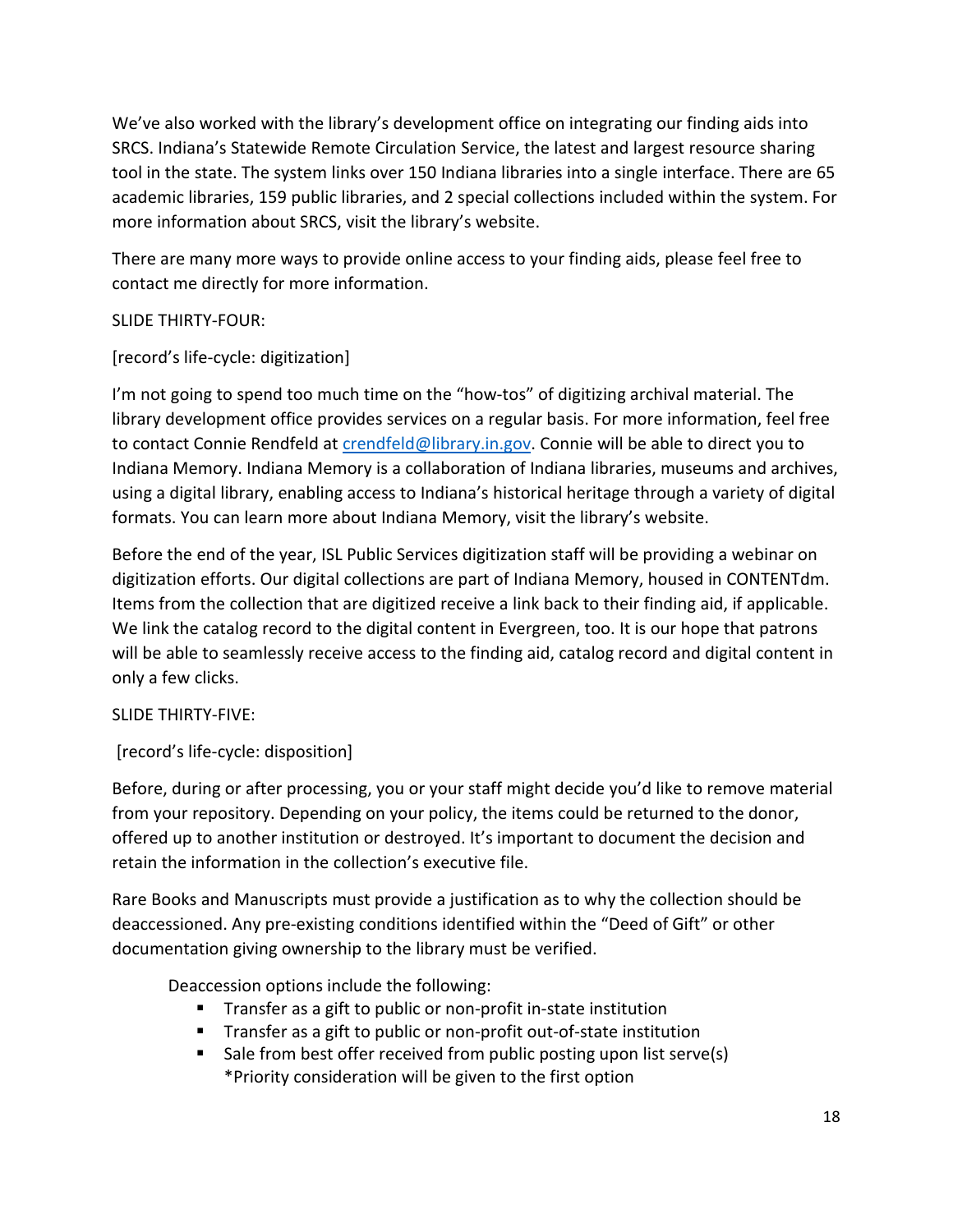Every effort should be made to contact the individual who donated the collection. If the individual is not living and the item was obtained within the last ten (10) years, the Indiana State Library shall make a good faith effort to notify the heirs or assigns of the decedent. If the heirs or assigns cannot be identified or located, the library shall give notice by publication in the newspaper having the greatest circulation in the county where the individual last resided, and in Marion County if the place of last known residence is outside Indiana.

Materials not wanted by other heirs, assignees or institutions will be disposed of by established means within the guidelines of the State Government Center Complex.

It's important to identify the following questions:

- 1. Do we not want to keep everything after the donation was received? Have you found some unwanted, unaffiliated items within the collection? Don't feel like you have to keep everything. We received a family's personal papers with a set of magazines available at another institution, already digitized. Unless your copies have handwritten notes or more fully explain the person's livelihood, it's more than acceptable to deaccession the items. At the end of the day, you have to remember space is not free. Also, does the item/s to be possibly deaccessioned add significant research or monetary value to the collection?
- 2. Are there multiple copies of items? Three copies is usually enough. Your institution should have a policy to guide staff on this issue. In Rare Books and Manuscripts, we have a local company's letter head, labels, pencils and other promotional items. Instead of keeping packages of 100+ of each, narrow it down to a more manageable few.
- 3. Does another institution want the items? Sometimes it's best to see if another institution wants the collection or items, especially if they do not fit in within your collection development policy. If the collection development policy has been revised since the donation, reach out to the donor and let them know of your planned course.

These are all important questions to ask before completing this data entry. Once the decision is made, make sure to record the following information:

> i. Date of deaccession, detailed description of items disposed of/transferred information.

We have a separate location for deaccession executive files behind the Supervisor's desk. If a patron would like more information about the collection or decision made, the file is located in a convenient area for internal viewing. These files act as your "due diligence" folder. Make sure to keep track of how you came to your decision. You never know when you might need the paper trail as well as the electronic deaccession record to make your case.